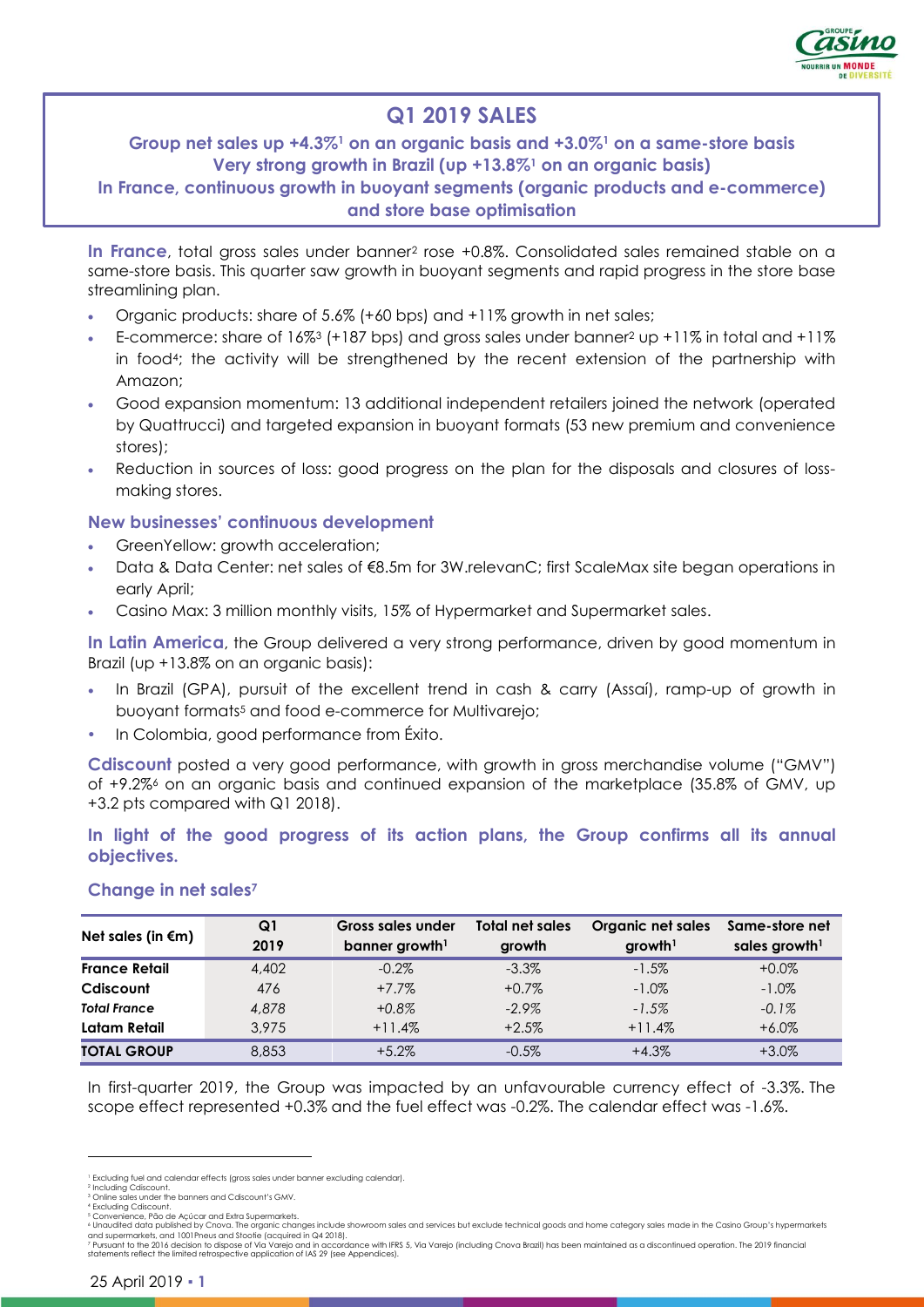

#### **France Retail**

|                                         |                        | Q4 2018/Q4 2017 change |                                   |                        |                                                   | Q1 2019/Q1 2018 change |                        |                     |                                   |                                                   |
|-----------------------------------------|------------------------|------------------------|-----------------------------------|------------------------|---------------------------------------------------|------------------------|------------------------|---------------------|-----------------------------------|---------------------------------------------------|
| <b>NET SALES</b><br><b>BY BANNER</b>    | Q <sub>4</sub><br>2018 | Total<br>growth        | Organic<br>$g$ rowth <sup>1</sup> | Same-store<br>$growth$ | Same-store<br>growth <sup>1</sup> over<br>2 years | Q1<br>2019             | <b>Total</b><br>growth | Organic<br>$growth$ | Same-store<br>growth <sup>1</sup> | Same-store<br>growth <sup>1</sup> over<br>2 years |
| Monoprix                                | 1,231                  | $+5.0\%$               | $+0.5%$                           | $+0.5%$                | $+0.0\%$                                          | 1,119                  | $+0.8\%$               | $-0.1%$             | $+0.0%$                           | $+1.2%$                                           |
| Supermarkets                            | 798                    | +1.6%                  | $+1.1%$                           | $+0.8\%$               | +1.4%                                             | 723                    | $-2.7%$                | $+0.0%$             | $+0.0%$                           | $+1.3%$                                           |
| o/w Casino<br>Supermarkets <sup>2</sup> | 762                    | $+1.9%$                | $+1.4%$                           | $+0.8%$                | $+1.2%$                                           | 689                    | $-3.1%$                | $-0.3%$             | $+0.0%$                           | $+1.4%$                                           |
| Franprix                                | 406                    | $-2.3%$                | $-0.6%$                           | $+0.0%$                | $+0.5%$                                           | 381                    | $-5.0\%$               | $-2.9\%$            | $-0.5%$                           | $+0.5%$                                           |
| Convenience<br>& Other <sup>3</sup>     | 616                    | $+2.1%$                | $+1.5%$                           | $+1.3%$                | $+3.6%$                                           | 582                    | $-1.0\%$               | $+0.4%$             | $+0.9\%$                          | $+1.6%$                                           |
| o/w Convenience <sup>4</sup>            | 301                    | $+5.9%$                | $+5.3%$                           | $+2.5%$                | $+4.5%$                                           | 308                    | $+1.8%$                | $+3.5%$             | $+3.6%$                           | $+4.7%$                                           |
| <b>Hypermarkets</b>                     | 1,243                  | $+0.4%$                | $-0.4%$                           | $-0.5%$                | $-0.5%$                                           | 1,054                  | $-3.3%$                | $+0.5%$             | $+0.0%$                           | $+1.6%$                                           |
| o/w Géant2                              | 1,188                  | $+1.0%$                | $+0.3%$                           | $+0.0%$                | $+0.3%$                                           | 1,010                  | $-2.9%$                | $+1.1%$             | $+0.3%$                           | $+2.4%$                                           |
| o/w food                                | 825                    | $+1.1%$                | $+0.5%$                           | $+0.7%$                | $+3.5%$                                           | 694                    | $-3.8%$                | $-0.9%$             | $+0.7%$                           | $+4.9%$                                           |
| o/w non-food                            | 161                    | $-4.2%$                | $-4.8%$                           | $-4.3%$                | $-13.5%$                                          | 119                    | $-5.7%$                | $-2.8%$             | $-1.8%$                           | $-10.5%$                                          |
| Leader Price                            | 624                    | $-1.9\%$               | $-0.7%$                           | $+2.1%$                | +2.4%                                             | 543                    | $-12.2%$               | $-10.2%$            | $-1.9\%$                          | $-1.0%$                                           |
| <b>FRANCE RETAIL</b>                    | 4,919                  | $+1.4%$                | $+0.2%$                           | $+0.5%$                | $+0.8\%$                                          | 4,402                  | $-3.3%$                | $-1.5%$             | $+0.0%$                           | $+1.3%$                                           |

In France, total gross sales under banner<sup>5</sup> rose +0.8%, driven by the expansion of the franchise and the good momentum on Cdiscount.

Net sales remained stable on a same-store basis (growth of +1.3% over two years) and posted a change of -1.5% on an organic basis after the effect of store closures (notably 109 closures over a 12-month rolling period affecting Leader Price). After the slowdown caused by the protests at the end of the year ("yellow vests"), the Group has seen its sales momentum improved since March and has pursued strong growth in buoyant segments: organic products (up +11% in Q1) and ecommerce (gross sales under banner<sup>5</sup> up +11% in total and +11% in food<sup>6</sup> in Q1). Digital solutions were further strengthened, with 72 stores to date autonomous for part of the week, including 5 stores open 24/7, the ramp-up of Casino Max and the launch of Franprix's new digital loyalty programme.

- **Monoprix** posted good growth in customer traffic, at +1.7%. Net sales from organic products continued to rise, up +9.7%, underpinned by strong momentum from Monoprix and Monop' and three new Naturalia stores. E-commerce sales maintained double-digit growth, reaching +11.8% for food products driven by the partnership with Amazon Prime Now, which now covers all of Paris and more than 35 border towns. This partnership has recently been strengthened to extend it to other major cities in France. Textiles sales are back on a good dynamic, both instore and online.
- **Franprix**'s customer traffic increased by +2.0%. Organic sales were mainly impacted by store transfers to franchisees. The banner's net sales continued to grow in organic products (up +4.8%), now representing a share of more than 6%, and catering (up +12%) with a share of 7%. The banner is rolling out its new digital loyalty programme, "Bibi", reinforcing the personalisation

<sup>&</sup>lt;sup>1</sup> Excluding fuel and calendar effects.<br><sup>2</sup> Excluding Codim stores in Corsica: 8 supermarkets and 4 hypermarkets. <sup>3</sup> Other: mainly Vindémia and Cafeterias

<sup>4</sup> Convenience stores excluding Leader Price Express. Net sales on a same-store basis include the same-store performance of franchised stores.

<sup>5</sup> Including Cdiscount. <sup>6</sup> Excluding Cdiscount.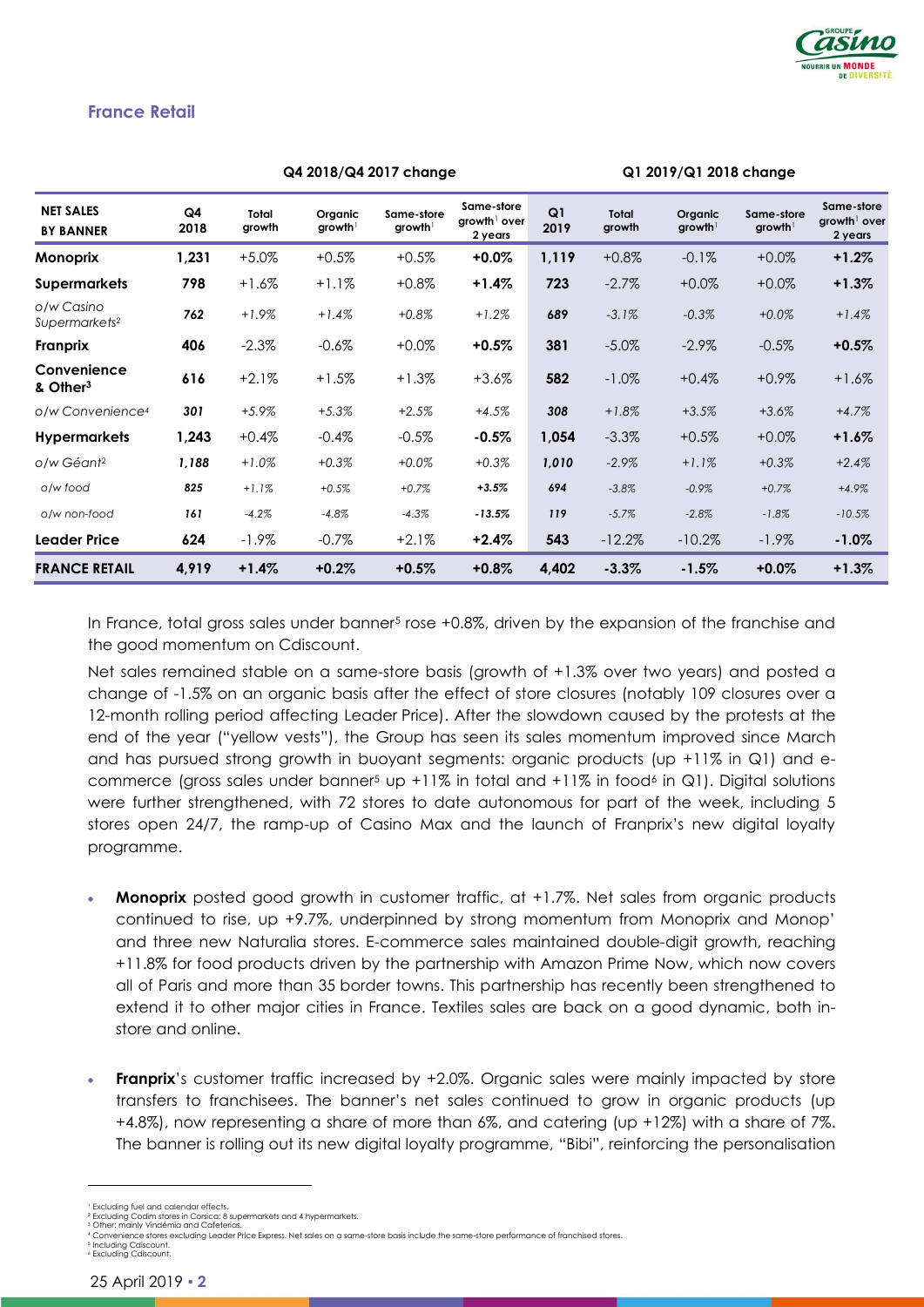

of the offer in real time. The banner now has around 50 stores that are autonomous for part of the week (including 2 open 24/7). Franprix continued to expand with 6 openings, including a second store in Brussels.

- **Casino Supermarkets** sales remained stable on a same-store basis. The banner is continuing the upmarket move of its stores. Sales of organic products were up +11.0%. Casino Supermarkets deployed further digital initiatives, with 23 stores that are autonomous for part of the week (including 3 open 24/7) and continued development of the drive-through business.
- **Géant Hypermarkets** posted +1.1% organic growth and +0.3% same-store growth. Food sales maintained their positive trend on a same-store basis. Net sales from organic products rose +7.4%. E-commerce continued to post a strong increase of +11.2% during the quarter. Non-food sales continued its sequential improvement (+2.5 pts compared with Q4 2018), driven by the good performance from Cdiscount corners. The banner expanded its beauty and wellness lineup with the roll-out of the "… le drugstore parisien" store-in-store concept in an initial three stores. After more than a year of existence, the Casino Max application has reached nearly 2 million downloads and represents 15% of sales in hypermarkets and supermarkets.
- **Convenience** performed well during the quarter, showing growth of +3.6% on a same-store basis and +3.5% on an organic basis, driven by the roll-out of a new business offer focused on organic products (net sales growth of +53.4% in Q1). The Casino Max digital solution has been used in nearly 500 stores<sup>1</sup>. The franchise store base maintained solid growth of +4.1% on a samestore basis, and continued strong expansion momentum.
- **Leader Price**'s network has been deeply streamlined following the closures of 109 stores (over a 12-month rolling period). Leader Price continued to work to differentiate, modernise its line-up and make an active effort to include more fresh and organic products, supported by the deployment of its new packaging. Continuous improvement of operational excellence has enabled the banner to offer its customers quality products at low prices.

#### **GreenYellow**

This quarter, Group's energy subsidiary GreenYellow continued to accelerate its photovoltaic business, with the opening of its 16 MWp Solitude plant in Mauritius on 7 February, confirming its position as the leading solar power producer in the Indian Ocean region. A first plant was also installed by GreenYellow in Morocco, reinforcing its position in Africa.

GreenYellow is launching into electric mobility by signing a strategic partnership with Meridiam and Allego, Europe's leading provider of electric charging systems. GreenYellow will install ultra-fast charging stations on Groupe Casino sites. The first will be installed in Toulouse Fenouillet this summer.

<sup>&</sup>lt;sup>1</sup> Number of convenience stores registering one or more Casino Max tickets as of week 15<sup>1</sup>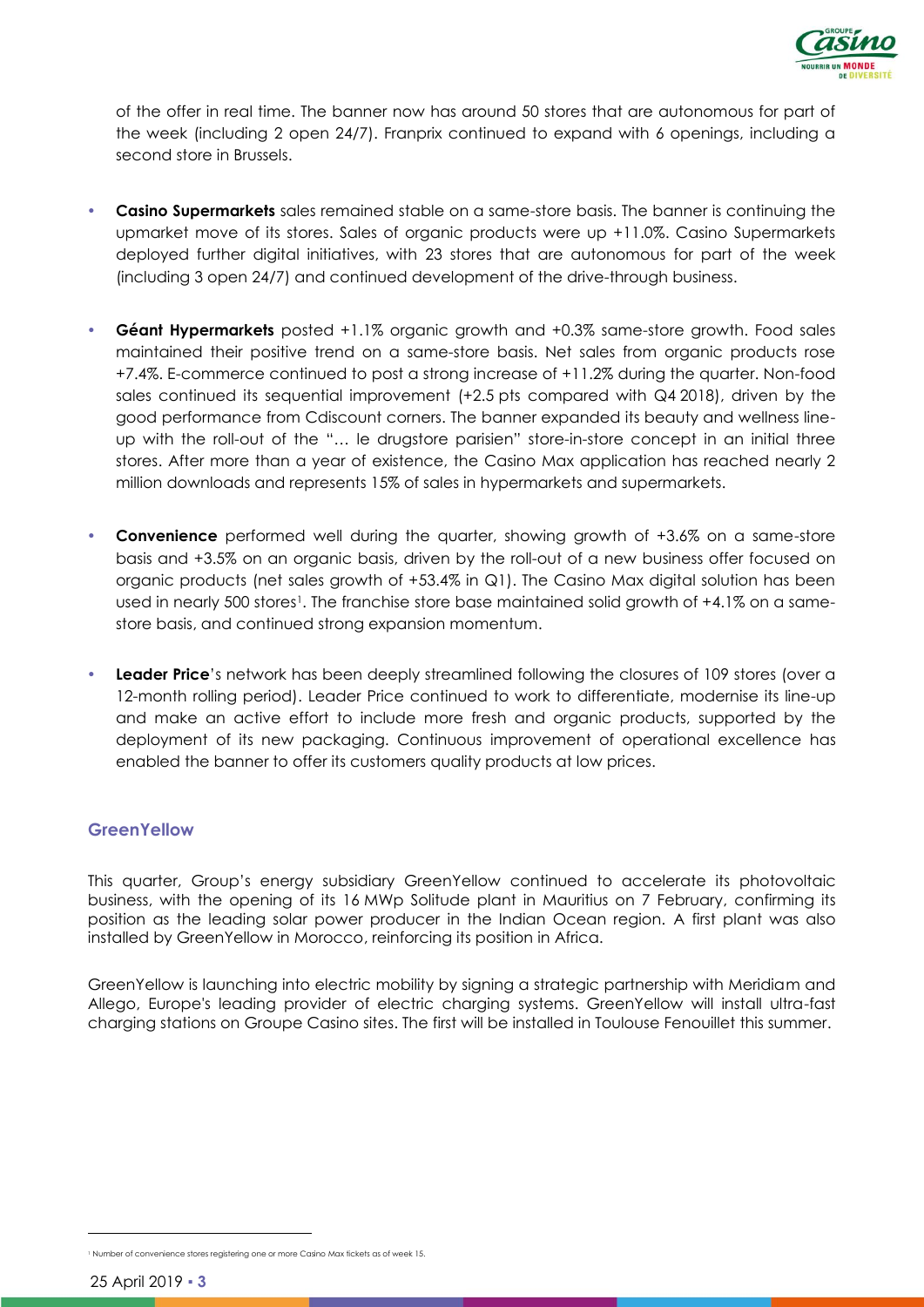

## **Cdiscount<sup>1</sup>**

- Cdiscount's gross merchandise volume ("GMV") rose to €906m for the quarter, in acceleration compared with the previous year, and up +9.2%<sup>2</sup> on an organic basis, driven by:
	- o Continued expansion of the marketplace;
	- o Monetisation revenues;
	- o Strong performance delivered by Cdiscount corners (9 new corners were opened in Q1, bringing the total to 58).
- The marketplace maintained its fast-paced expansion and represented 35.8%<sup>3</sup> of the total GMV (+3.2 pts);
	- o The related Fulfillment by Cdiscount service continued to strongly progress, with +46% GMV growth.
- BtoC services ramped up further, driven in particular by the development of Cdiscount Voyages *(Travel)*:
	- o Cdiscount Voyages delivered an excellent performance during the quarter, tripling its GMV from Q4 2018;
	- o Cdiscount Energie's GMV was 2.4 times greater than the figure reported in Q1 2018.
- The banner has an increasing number of loyal and active customers;
	- o 22 million unique monthly visitors4, driven by the fastest mobile growth on the market in January (up +28%);
	- o The Cdiscount à Volonté ("CDAV") loyalty program contributed 34.8% to GMV and saw its customer base grow +16% in the quarter.
- Cdiscount continued to expand its delivery services in Europe with an ambitious growth plan:
	- 11 directly connected marketplaces (8 more than at end-2018) delivering 20 countries.

| Key figures                               | Q1 2018 | Q1 2019 | Reported<br>$g$ rowth <sup>1</sup> | Organic<br>$growth2$ |
|-------------------------------------------|---------|---------|------------------------------------|----------------------|
| GMV total including tax <sup>5</sup>      | 854     | 906     | $+6.1%$                            | $+9.2%$              |
| o/w direct sales                          | 511     | 496     | $-3.0\%$                           |                      |
| o/w marketplace sales                     | 253     | 282     | $+11.7%$                           |                      |
| Marketplace contribution <sup>3</sup> (%) | 32.6%   | 35.8%   |                                    | $+319$ bp            |
| Net sales (in $\epsilon$ m)               | 524     | 527     | $+0.5%$                            | $+4.4\%$             |
| Traffic (millions of visits)              | 243     | 255     |                                    | $+5.2\%$             |
| Mobile traffic contribution (%)           | 62.7%   | 68.4%   |                                    | $+574$ bp            |
| Active customers (in million)             | 8.6     | 9.1     |                                    | $+5.2\%$             |

*Cnova provided a detailed report on its Q1 net sales on 12 April 2019.*

 $\overline{a}$ 

<sup>&</sup>lt;sup>1</sup> Unaudited data published by Cnova NV. The reported figures present all revenues generated by Cdiscount, including its technical goods sales in the Casino Group's hypermarkets and supermarkets.<br>3 Toe organic changes inc

first-quarter 2018 has been adjusted by +0.1 pts for purposes of comparison.

<sup>4</sup> Médiamétrie study, January 2019. <sup>5</sup> Gross merchandise volume (GMV) includes sales of merchandise, other revenues and the marketplace's sales volume based on confirmed and shipped orders, including tax, and the sales volume of services.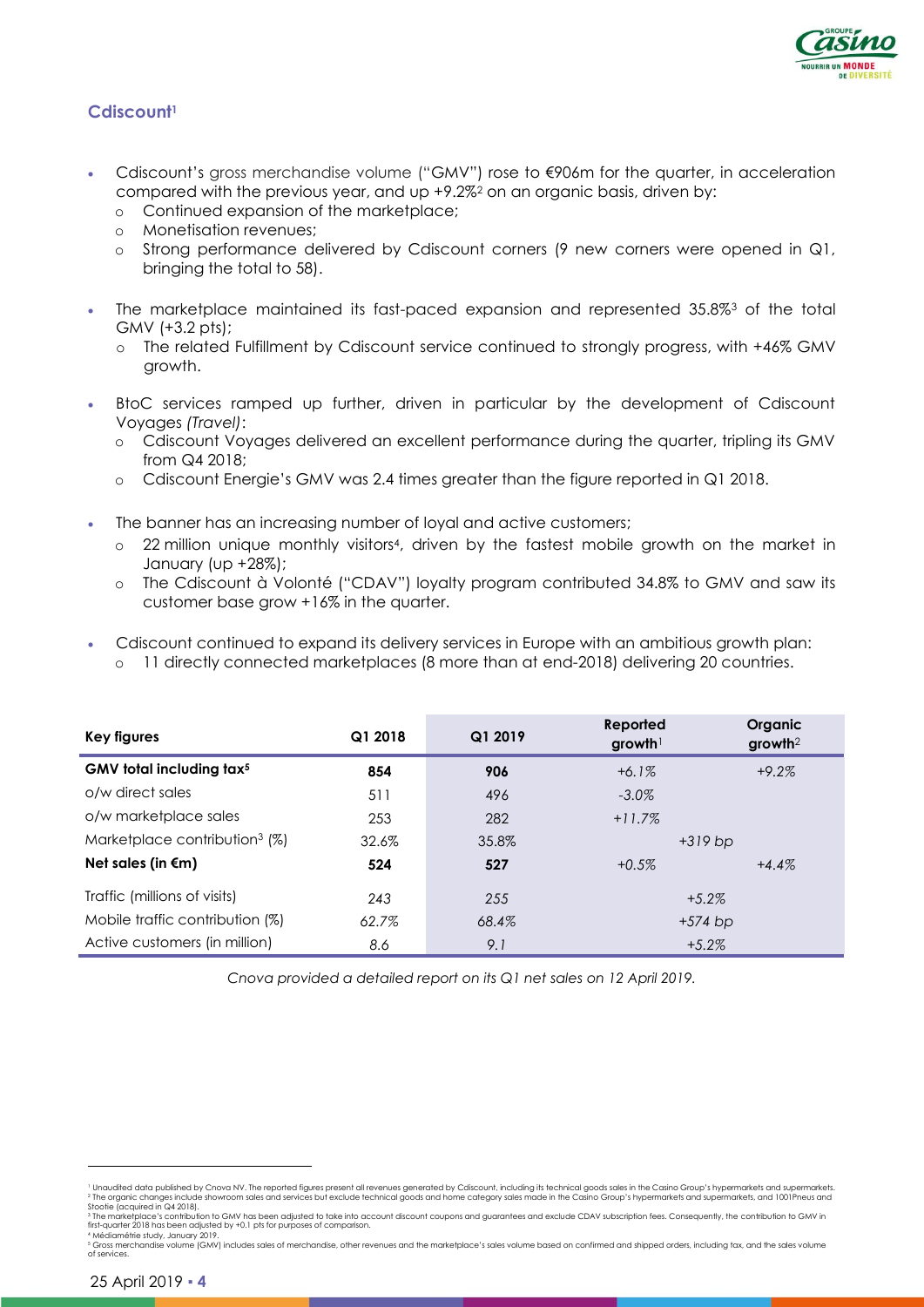

#### **Latam Retail**

Sales at the Group's businesses in **Latin America** (Éxito Group and GPA Food) rose by +6.0% on a same-store basis and +11.4% on an organic basis this quarter. Consolidated net sales were impacted by a currency and hyperinflation effect of -7.6%.

 **GPA Food** posted a +7.1% increase in sales on a same-store basis and +13.8% on an organic basis, particularly driven by the continuous very good performance of Assaí. GPA reported a strong increase in customer traffic compared with Q1 2018, as well as market share gains for Assaí and Multivarejo.

Sales at **Assaí** continued to accelerate this quarter, up +10.3%<sup>1</sup> on a same-store basis and +25.8% on an organic basis. The banner recorded a significant increase in customer traffic. More than 100,000 new Passaí cards were issued during the quarter, bringing the total to 720,000.

**Multivarejo** posted +4.6%<sup>1</sup> growth on a same-store basis and +3.2% on an organic basis. All banners gained market share during the quarter.

Sales continued to accelerate at **Extra Supermarkets**, led by excellent performances from stores in the new Compre Bem and Mercado Extra formats, which once again achieved double-digit growth in sales, customer traffic and volumes. Sales continued to accelerate at **Pão de Açúcar**, thanks to the good performance of renovated "G6" and "G7" stores and sales events. The new wine store concept, "Pão de Açúcar Adega", saw online sales double in the quarter. **Extra Hypermarkets** posted another quarter of growth, led by non-food products. **Convenience** again delivered double-digit growth, reflecting the continuous reinforcement in sales initiatives and the development of private label.

This quarter, Multivarejo posted strong growth in food e-commerce, driven by the expansion of click & collect and express delivery services. The development of the mobile app "Meu Desconto" continued, with more than 8.3 million downloads<sup>1</sup>. Sales to customers actively using the app represented 40% of Pão de Açúcar's net sales and 20% of Extra banners' net sales1. At the same time, GPA continued to expand its private labels, with a penetration rate of approximately 12%1.

During the quarter, 1 Extra Hypermarket was converted to an Assaí store. At Multivarejo, 7 Extra Supermarkets were converted to the Mercado Extra format and 2 Mini Extra stores were converted to the Minuto Pão de Açúcar format.

In Colombia, **Éxito Group** (excluding GPA Food) delivered a good performance.

*GPA provided a detailed report on its Q1 net sales on 24 April 2019. Éxito Group will provide a detailed report on its results on 16 May 2019.*

\*\*\*

<sup>&</sup>lt;sup>1</sup> Data published by the subsidiary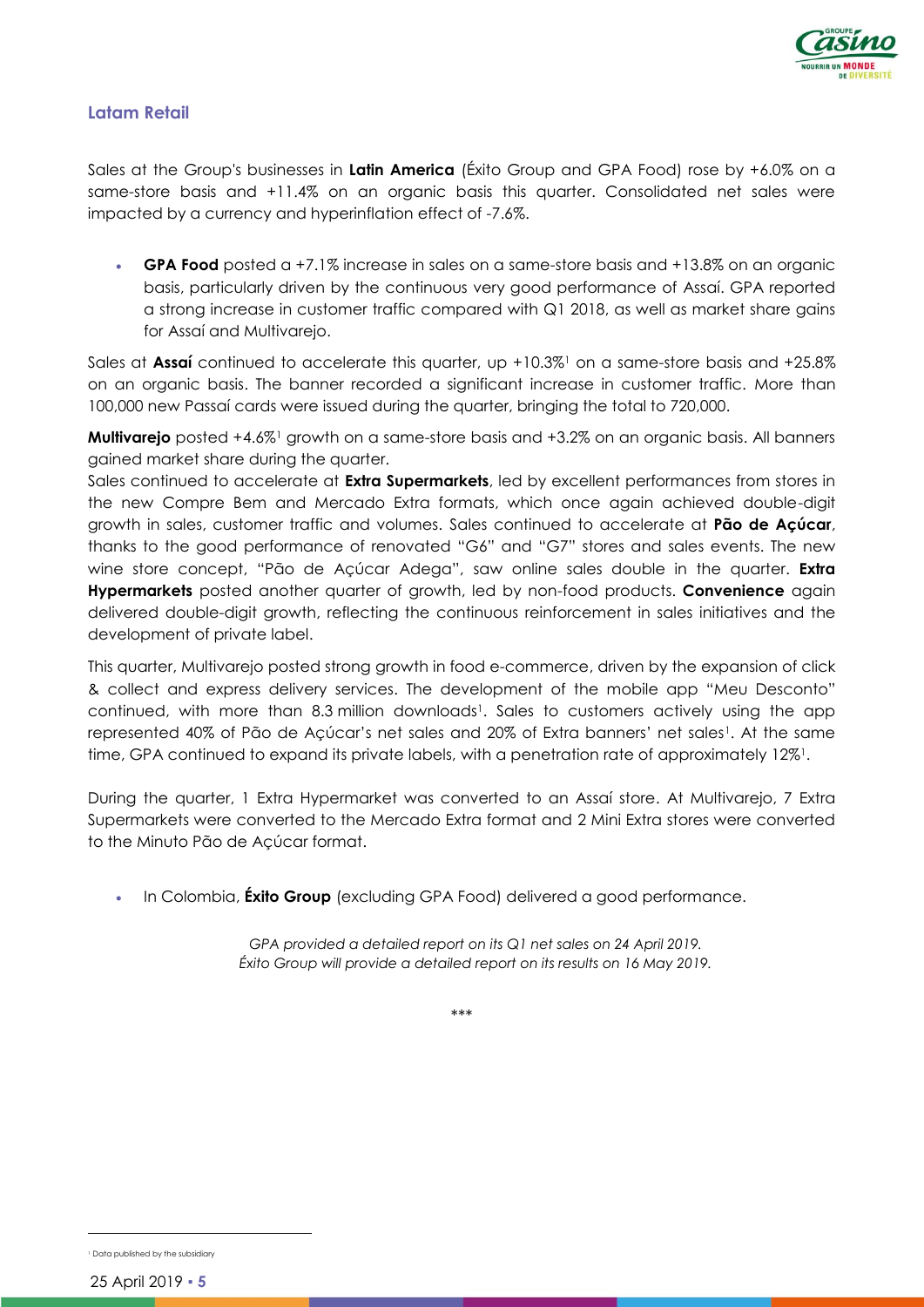

### **Appendices**

#### **Main changes in consolidation scope**

- Integration of Sarenza as of 30 April 2018 (Monoprix);
- Various store disposals and store takeovers during 2018 by Franprix-Leader Price.

### **Exchange rate**

| <b>AVERAGE EXCHANGE RATES</b>    | Q1 2018 | Q1 2019 | <b>Currency effect</b> |
|----------------------------------|---------|---------|------------------------|
| Brazil (EUR/BRL)                 | 3.9887  | 4.2775  | $-6.8\%$               |
| Colombia (EUR/COP) (x 1000)      | 3.5118  | 3.5594  | $-1.3\%$               |
| Uruguay (EUR/UYP)                | 34.9841 | 37.2439 | $-6.1\%$               |
| Argentina <sup>1</sup> (EUR/ARS) | 24.8407 | 48.6364 | $-48.9\%$              |

#### **Implementation of IAS 29**

IAS 29 standard, which relates to the accounting treatment of hyperinflation in Argentina, was applied for the accounts closing process at 31 March 2019 (Latam Retail). To permit meaningful comparisons between the 2019 and 2018 data, the Q1 2018 net sales figure for Argentina has been entirely restated in line with IAS 29.

### **Changes in operating KPIs for France during Q1 2019**

|                                                       | Q1 2018 | Q1 2019 | Change    | <b>Annual target</b><br>2021 |
|-------------------------------------------------------|---------|---------|-----------|------------------------------|
| 1. Mix                                                |         |         |           |                              |
| Net sales of organic products                         | €212m   | €230m   | $+10.6%$  | €1.5bn                       |
| 2. E-commerce                                         |         |         |           |                              |
| E-commerce (share of total) <sup>2</sup>              | 14%     | $16\%$  | $+187bp$  | 30%                          |
| E-commerce gross food sales under banner <sup>3</sup> | €50 $m$ | €55m    | $+10.9\%$ | €1bn                         |
| Cdiscount GMV                                         | €854m   | €906m   | $+9.2\%4$ | €5bn                         |
| 3. Digitalisation                                     |         |         |           |                              |
| Scan & Go deployment <sup>5</sup>                     | 0%      | 30%     | n.a.      | 100%<br>(end-2019)           |

 $\overline{a}$ 

<sup>&</sup>lt;sup>1</sup> Pursuant to the application of IAS 29, the exchange rate used to convert the Argentina figures corresponds to the rate at the reporting date.

<sup>2</sup> Online sales under the banners and Cdiscount's GMV.

<sup>3</sup> E-commerce food sales = France e-commerce excluding Cdiscount.

<sup>4</sup> On an organic basis. <sup>5</sup> Hypermarkets and Supermarkets.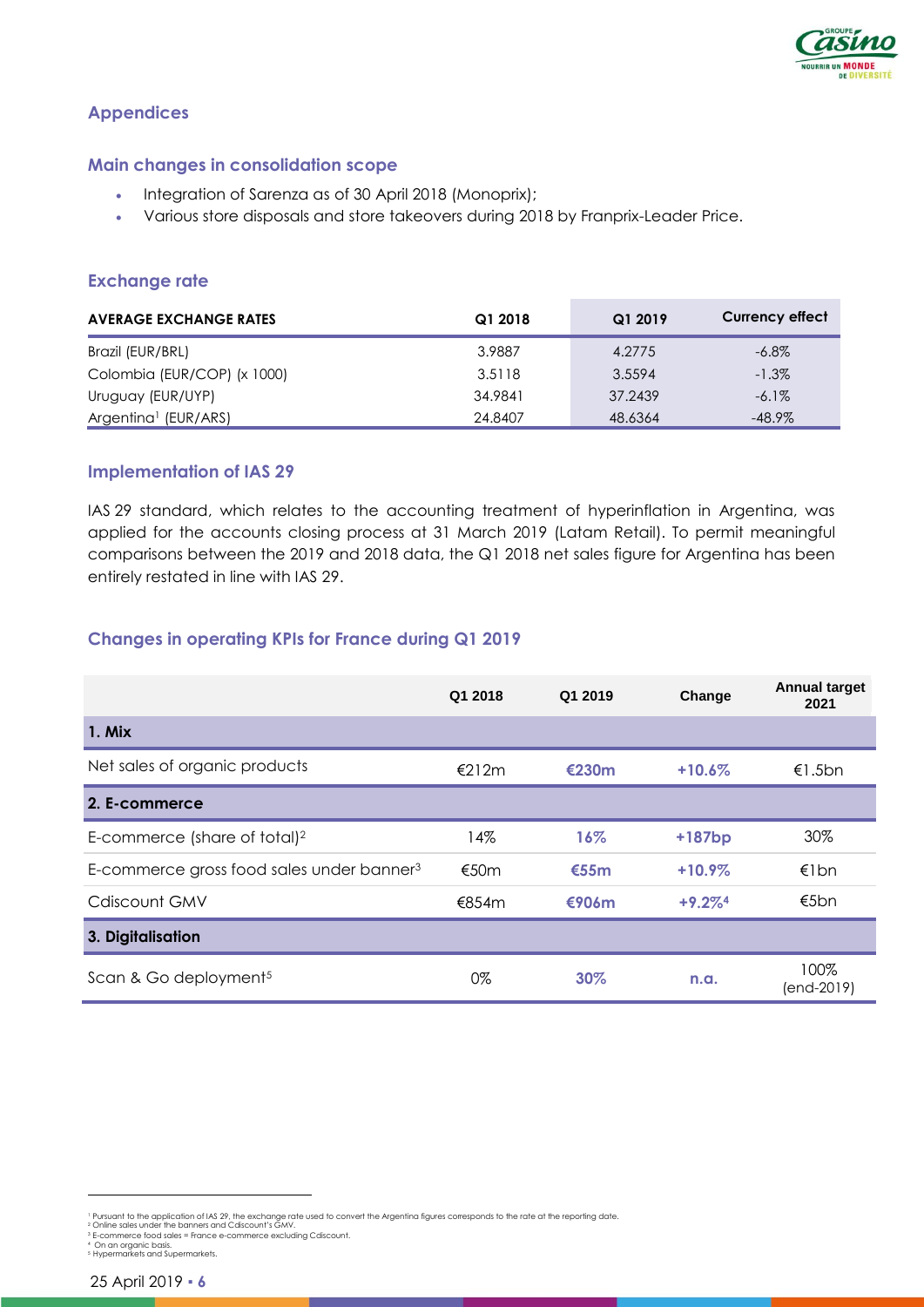

## **Gross sales under banner in France**

## **TOTAL ESTIMATED GROSS FOOD SALES**

#### **UNDER BANNER (in €m, excluding fuel, excluding tax)**

| UNDER BANNER (in €m, excluding fuel, excluding tax) | Q1 2019 | Change<br>(excl. calendar<br>effects) |
|-----------------------------------------------------|---------|---------------------------------------|
| Monoprix                                            | 1,145   | $+2.0%$                               |
| Franprix                                            | 441     | $-2.2\%$                              |
| Supermarkets                                        | 695     | $+0.9\%$                              |
| Hypermarkets                                        | 765     | $+1.3%$                               |
| Convenience & Other                                 | 674     | $+1.1%$                               |
| of which Convenience                                | 382     | $+4.4%$                               |
| Leader Price                                        | 660     | $-6.7\%$                              |
| <b>TOTAL FOOD</b>                                   | 4.379   | $-0.2%$                               |

#### **TOTAL ESTIMATED GROSS NON-FOOD SALES UNDER BANNER (in €m, excluding fuel, excluding tax)**

| UNDER BANNER (in €m, excluding fuel, excluding tax) | Q1 2019 | Change<br>(excl. calendar<br>effects) |
|-----------------------------------------------------|---------|---------------------------------------|
| <b>Hypermarkets</b>                                 | 132     | $-1.2\%$                              |
| Cdiscount                                           | 686     | $+7.7\%$                              |
| <b>TOTAL NON-FOOD</b>                               | 818     | $+6.1%$                               |

#### **TOTAL ESTIMATED GROSS SALES UNDER BANNER**

| (in $\epsilon$ m, excluding fuel, excluding tax) | Q1 2019 | Change<br>(excl. calendar<br>effects) |
|--------------------------------------------------|---------|---------------------------------------|
| <b>TOTAL FRANCE AND CDISCOUNT</b>                | 5.197   | $+0.8\%$                              |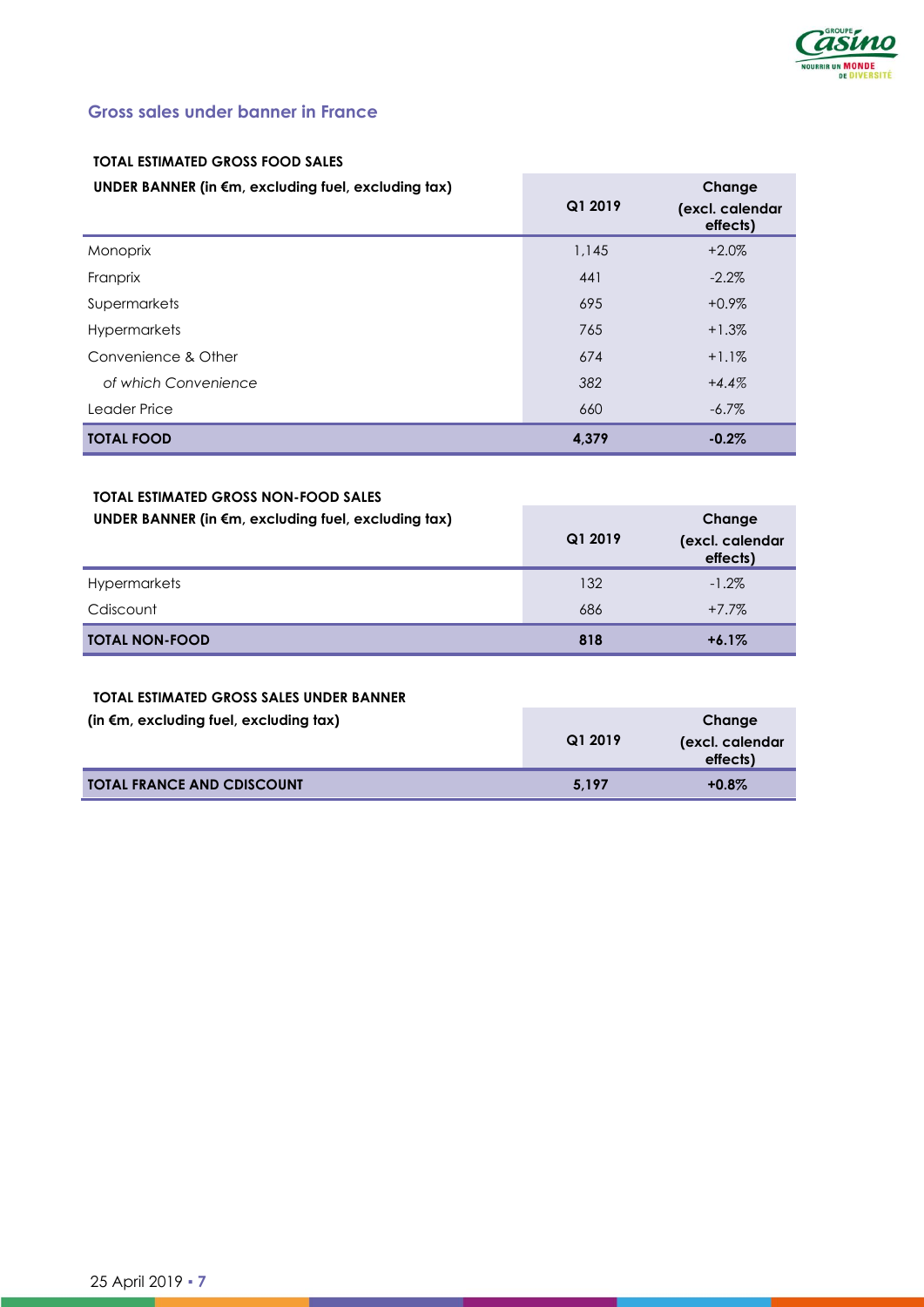

# **Store network at period-end**

| <b>FRANCE</b>                               | 30 June 2018 | 30 Sep. 2018 | 31 Dec. 2018 | 31 March 2019 |
|---------------------------------------------|--------------|--------------|--------------|---------------|
| Géant Casino Hypermarkets                   | 124          | 123          | 122          | 122           |
| o/w French franchised affiliates            | 8            |              |              |               |
| International affiliates                    | 6            | 6            | 5            | 5             |
| <b>Casino Supermarkets</b>                  | 436          | 439          | 442          | 439           |
| o/w French franchised affiliates            | 111          | 101          | 104          | 104           |
| International franchised affiliates         | 17           | 17           | 19           | 20            |
| Monoprix                                    | 794          | 797          | 795          | 765           |
| o/w franchised affiliates                   | 213          | 210          | 203          | 174           |
| Naturalia                                   | 166          | 171          | 175          | 177           |
| Naturalia franchises                        | 7            | 11           | 13           | 14            |
| Franprix                                    | 902          | 902          | 894          | 892           |
| o/w franchises                              | 420          | 422          | 433          | 435           |
| Leader Price                                | 776          | 768          | 726          | 689           |
| o/w franchises                              | 454          | 414          | 394          | 342           |
| Convenience                                 | 5,260        | 5,235        | 5,153        | 5,139         |
| Other activities (Restaurants, Drive, etc.) | 610          | 598          | 591          | 579           |
| <b>Indian Ocean</b>                         | 223          | 231          | 239          | 243           |
| <b>TOTAL France</b>                         | 9,125        | 9,093        | 8,962        | 8,868         |

**INTERNATIONAL 30 June <sup>2018</sup> 30 Sep. 2018 31 Dec. 2018 31 March 2019**

| 11 LNIYATI VIYAL                                    |                |                   |        |                   |
|-----------------------------------------------------|----------------|-------------------|--------|-------------------|
| <b>ARGENTINA</b>                                    | 29             | 28                | 27     | 26                |
| Libertad hypermarkets                               | 15             | 15                | 15     | 15                |
| Mini Libertad and Petit Libertad mini-supermarkets  | 14             | 13                | 12     | 11                |
| <b>URUGUAY</b>                                      | 87             | 88                | 89     | 91                |
| Géant hypermarkets                                  | $\overline{2}$ | $\overline{2}$    | 2      | $\overline{2}$    |
| Disco supermarkets                                  | 29             | 29                | 29     | 29                |
| Devoto supermarkets                                 | 24             | 24                | 24     | 24                |
| Devoto Express mini-supermarkets                    | 32             | 33                | 34     | 36                |
| <b>BRAZIL</b>                                       | 1,074          | 1,063             | 1,057  | 1,059             |
| Extra hypermarkets                                  | 113            | 112               | 112    | 112               |
| Pão de Açúcar supermarkets                          | 186            | 186               | 186    | 186               |
| Extra supermarkets                                  | 187            | 173               | 173    | 173               |
| Compre Bem                                          |                |                   | 13     | 13                |
| Assaí (cash & carry)                                | 130            | 134               | 144    | 145               |
| Mini Mercado Extra & Minuto Pão de Açúcar           | 265            | 265               | 235    | 235               |
| mini-supermarkets<br>Drugstores                     | 123            | 123               | 123    | 124               |
| + Service stations                                  | 70             | 70                | 71     | 71                |
| <b>COLOMBIA</b>                                     | 1,912          | 1,897             | 1,973  | 1,959             |
| Éxito hypermarkets                                  | 90             | 90                | 92     | 92                |
| Éxito and Carulla supermarkets                      | 160            | 160               | 161    | 161               |
| Super Inter supermarkets                            | 73             | 73                | 73     | 70                |
| Surtimax (discount)                                 | 1,477          | 1.461             | 1,531  | 1,520             |
| o/w "Aliados"                                       | 1,353          | 1,348             | 1,419  | 1,419             |
| B <sub>2</sub> B                                    | 13             | 15                | 18     | 20                |
| Éxito Express and Carulla Express mini-supermarkets | 99             | 98                | 98     | 96                |
| <b>CAMEROON</b>                                     |                |                   |        |                   |
| Cash & carry                                        | 1              | 1<br>$\mathbf{1}$ | 1<br>1 | $\mathbf{1}$<br>1 |
| <b>TOTAL International</b>                          | 3,103          | 3,077             | 3,147  | 3,136             |